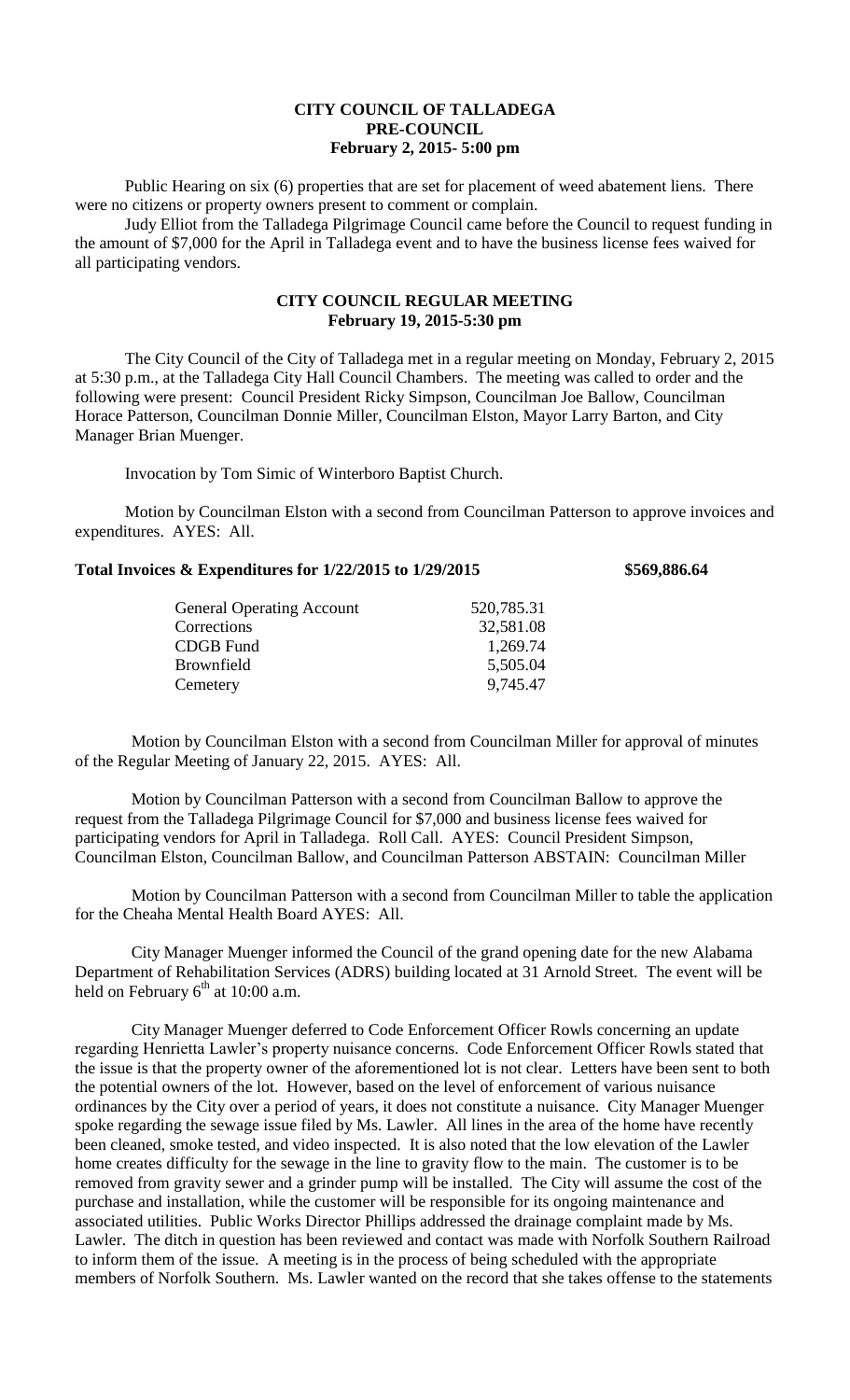of Code Enforcement Officer Rowls. She takes pride in her home and community and needs some assistance for issues that have been ongoing for 2 years.

City Manager Muenger brought before the Council the dates of the Emergency Preparedness Sales Tax Holiday. The Alabama Department of Revenue (ADOR) has announced that the holiday will be held between Friday, February  $20<sup>th</sup>$  and Sunday, February  $22<sup>nd</sup>$ .

For Council information, City Manager Muenger brought before the Council the annual inspection report for the Talladega Municipal Airport, issued by the ALDOT Aeronautics Bureau. The only action items noted are the clearing of trees from one approach path and the repair of various taxiways, which is part of the Airport's ongoing series of funding requests to the FAA.

City Manager Muenger informed the Council that the City's 2013 Land Water Conservation Fund application, in the amount of \$46,650.00, has been approved. This application, approved by the Council in May 2013, was initially submitted to ADECA that same month, with a second-round application being submitted in November 2013. The project will fund the construction of an ADA complaint restroom facility at Veterans Park. These restrooms would be larger than the existing facility, with three fixtures on each side. Additional improvements to walkways leading to the facility are planned to ensure ADA compliance.

**Resolution #3420** authorizing weed abatement lien on vacant lot on McAlpine Street (Parcel ID 1308281017034000) **Resolution #3421** authorizing weed abatement lien on vacant lot on Neal Street (Parcel ID 1305223005038000) **Resolution #3422** authorizing weed abatement lien on vacant lot on Savory Street (Parcel ID 1308284002003000) **Resolution #3423** authorizing weed abatement lien on 420 Dumas Avenue **Resolution #3424** authorizing weed abatement lien on 605 19<sup>th</sup> Street **Resolution #3425** authorizing weed abatement lien on 510 Oak Circle

Motion by Councilman Patterson with a second from Councilman Ballow to approve Resolution #3420 to Resolution #3425. Roll Call. AYES: All.

**Resolution #3426** authorizing removal of junk cars and assessing lien for cost of abatement to vacant lot on Lane Street, Parcel ID 1308283007014000 **Resolution #3427** authorizing removal of junk cars and assessing lien for cost of abatement to 155 Celia Circle

Motion by Councilman Miller with a second from Councilman Patterson to approve Resolution #3426 and Resolution #3427. Roll Call. AYES: All.

Motion by Councilman Elston with a second by Councilman Patterson to approve the invoices and expenditures for the Water Department. AYES: All.

| Water Department Expenditures for 1/22/15 to 1/29/15 | \$579,828.64 |
|------------------------------------------------------|--------------|
|------------------------------------------------------|--------------|

| <b>Operations &amp; Maintenance</b> | 191,731.38 |
|-------------------------------------|------------|
| Revenue                             | 238,097.26 |
| Construction & Improvement          | 150,000.00 |

For Council information, City Manager Muenger gave an update on the test well drilling for the replacement of the Tipton Well. A notice to proceed for this project will be issued on February  $9<sup>th</sup>$ , with 60 calendar days being given for completion. If the initial bores are successful, it is possible the contract time could be shortened.

Purchasing Director Hanner came before the Council regarding an update on the paving of City streets. All roads currently on the punch list, excluding North Street and the associated alleys are completed. Alternate Bid Items 3, 4, and 5 have seen no progress and with only 16 working days remaining in the contract it will be unlikely that the contractor will complete the work in the time allotted. A progress meeting with the engineer is set for February  $3<sup>rd</sup>$  and McCartney Construction management is scheduled to meet with City staff later in the week to discuss their plans moving forward.